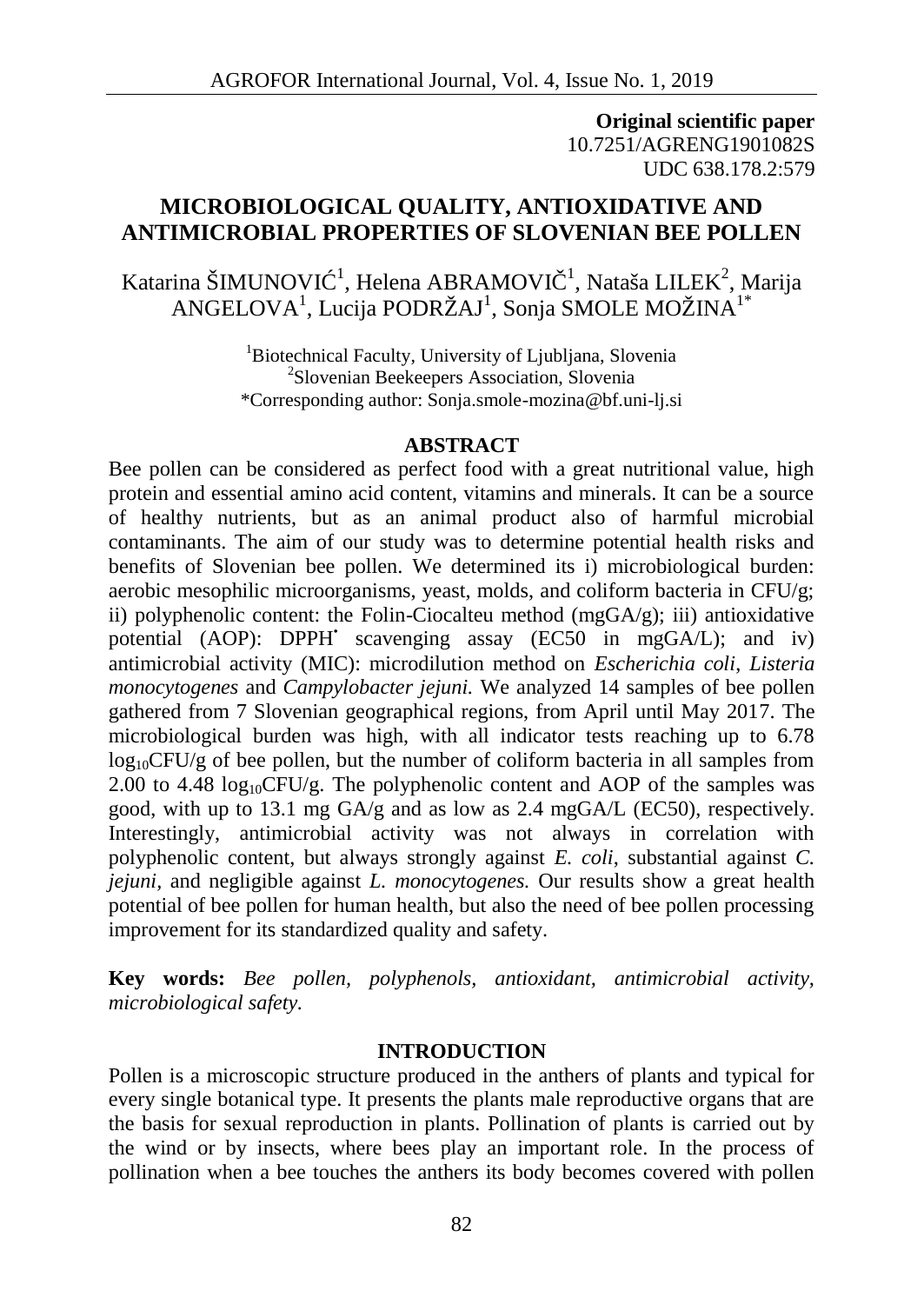dust. They gather this pollen dust, moisturize it with saliva and nectar, compress it into two pollen baskets on their hind legs, bring it to the beehive and store it in combs for their needs (Almeida Muradian et al., 2005; Bogdanov, 2012; Kieliszek et al., 2018).

Bee pollen can be considered as perfect food with great nutritional value. For human consumption beekeepers collect bee pollen using bee pollen traps placed at the entrance or on the bottom of the bee hive (Lilek et al., 2015). The presence of proteins, essential amino acids, carbohydrates, saturated and unsaturated fatty acids, dietary fibers, vitamins and minerals makes bee pollen very useful in human nutrition - in supplementary and alternative diets with functional and therapeutic properties. It has health promoting effects: anti-inflammatory, antimicrobial, antifungal, antioxidant and antitumor activities (Almeida-Muradian et al., 2005; Campos et al., 2010; Münstedt and Bogdanov, 2009; Bogdanov 2012; Kieliszek et al., 2018), with increasing attention among consumers.

Important functional ingredients of plant food are antioxidants. Bee pollen shows high contents of polyphenolic substances, mainly flavonoids and phenolic acids with potential antioxidant activity and thus preventive in cancerous diseases, cardiovascular diseases, inflammatory processes, neurological disorders and aging (Gómez-Caravaca et al., 2006; Campos et al., 2008; Kieliszek et al., 2018).

To achieve microbiological stability, beekeepers dry bee pollen under controlled conditions. This process will decrease the water activity of bee pollen from 0.7 to 0.3 and thus increase the stability of the product. Chemical, biological and sensory properties of bee pollen are better preserved if bee pollen is consumed fresh. Thus are the high hygienic standards and proper handling of the product in every stage of production crucial for its quality and safety. Opposite activities can cause the product becoming undesirable and harmful for human health (Deveza et al., 2015; Beev et al., 2018; Kieliszek et al., 2018).

In this investigation we examined i) the microbiological quality of bee pollen by determining the total aerobic count, yeast and mold count, and coliform bacteria, ii) the total phenolic content, ii) antioxidative potential (AOP), and iii) antimicrobial activity of bee pollen gathered from 7 different Slovenian statistical (geographical) regions.

## **MATERIALS AND METHODS**

**Samples collection**: Fourteen samples of bee pollen from Carnolian bees (*A. mellifera carnica*) were collected in beekeeping season of 2017 from seven different geographical regions in period from April until May - from regions Goriška (n=1), Zasavska (n=1), Obalnokraška (n=1), Gorenjska (n=3), South-East  $(n=2)$ , Pomurska  $(n=1)$  and Central  $(n=5)$ , and refrigerated until analysis. For the microbiological analyses whole bee pollen grains were used, prior to chemical analyses bee pollen pallets were ground.

**Microbiological analysis**: Bee pollen samples were prepared and diluted in saline solution according to standard procedures (ISO 6887-1:1999). The total aerobic count was enumerated on PC agar (Merck, Germany), coliforms on VRBL agar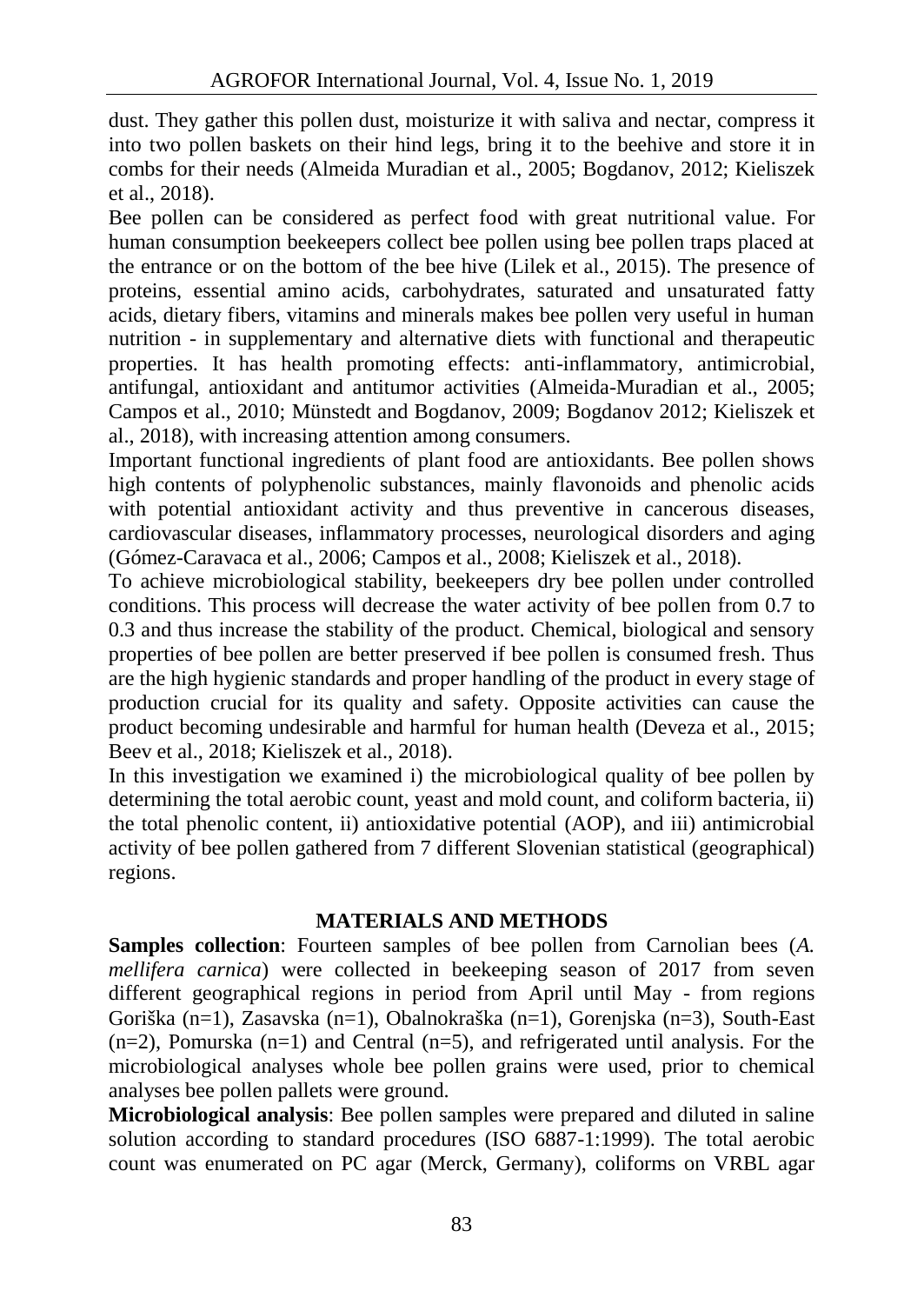(Biolife, Italy), and molds and yeast on DRBC agar (Biolife, Italy). All samples were analyzed in triplicates and results are presented as the  $log_{10}$  number of colony forming units in 1 gram of bee pollen (CFU/g).

**Preparation of bee pollen extracts**: The pollen extracts were prepared by solid/liquid extraction using 96% ethanol as a solvent (1g/3mL), for 5 h on a shaker in the dark at room temperature with intermediate treatments in the ultrasonic bath. Further the samples were filtered and centrifuged for 10 min at 4000 rpm. At least three extracts for each pollen sample were obtained. The repeatability of extraction of phenolic compounds was within 5%.

**Total phenolic content and antioxidative potential determination**: The total phenolic compounds were determined according to the Folin-Ciocalteu method (Gutfinger, 1981) according to Terpinc et al. (2012). The content of total phenolic compounds in pollen samples was expressed as mg gallic acid (GA, Sigma Aldrich, Germany) per gram of dry weight of pollen (mg GA/g). All analyses were carried out in at least three repetitions. Determination error was less than 3%. The results for the content of phenolic compounds in pollen samples are given as the average value  $\pm$  standard deviation.

The AOP of extracts of phenolic compounds from pollen was determined by the method of determining the effectiveness of scavenging radical DPPH• (Brand- Williams et al., 1995) according to Terpinc et al. (2012). The analysis was done in 3 to 5 repetitions. AOP was expressed as the concentration of phenolic compounds in the reaction mixture, which reduced the initial DPPH<sup> $\cdot$ </sup> content by 50% (EC50). A lower EC50 value means a better AOP.

**Bacterial culture preparation:** Cultures were grown on Mueller Hinton Agar (MHA, Biolife, Italy), *E. coli* and *L. monocytogenes* for 24 h at 37 °C aerobically, and *C.jejuni* at 42<sup>o</sup>C microaerobically (5%  $O_2$ , 10%  $CO_2$  in N<sub>2</sub>). Overnight cultures were prepared in Mueller Hinton broth (MHB, Sigma Aldrich, Germany). For antimicrobial activity testing the optical density at  $600 \text{ nm}$  ( $OD_{600}$ ) of the overnight cultures was adjusted to 0.1 in MHB. Culture suspensions were further diluted to the concentration of  $5x10^5$  CFU/mL.

**Antimicrobial activity of bee pollen extracts**: Extract of phenolic compounds (4 mL) was dried prior to antimicrobial testing. The solvent was evaporated in a centrifugal vacuum evaporator HT-4 series II (GeneVac Technologies). Dry residue was dissolved in 0.3 mL of dimethyl sulfoxide (DMSO, Sigma, Germany) and further in MHB. The MIC was determined for *E. coli* and *L.monocytogenes* according to Klan nik et al. (2009) and for *C. jejuni* according to Kova et al. (2015). MIC is presented as mg of dried bee pollen extract per mL of solution (mg/mL).

**Statistical analysis:** The statistical analysis was carried out in the SPSS software version 21 (IBM Corp., Armonk, NY, USA). The correlation analysis was determined using the Pearson correlation coefficient. The statistical significance of the phenolic content, radical scavenging and antimicrobial action was determined using one-way ANOVA.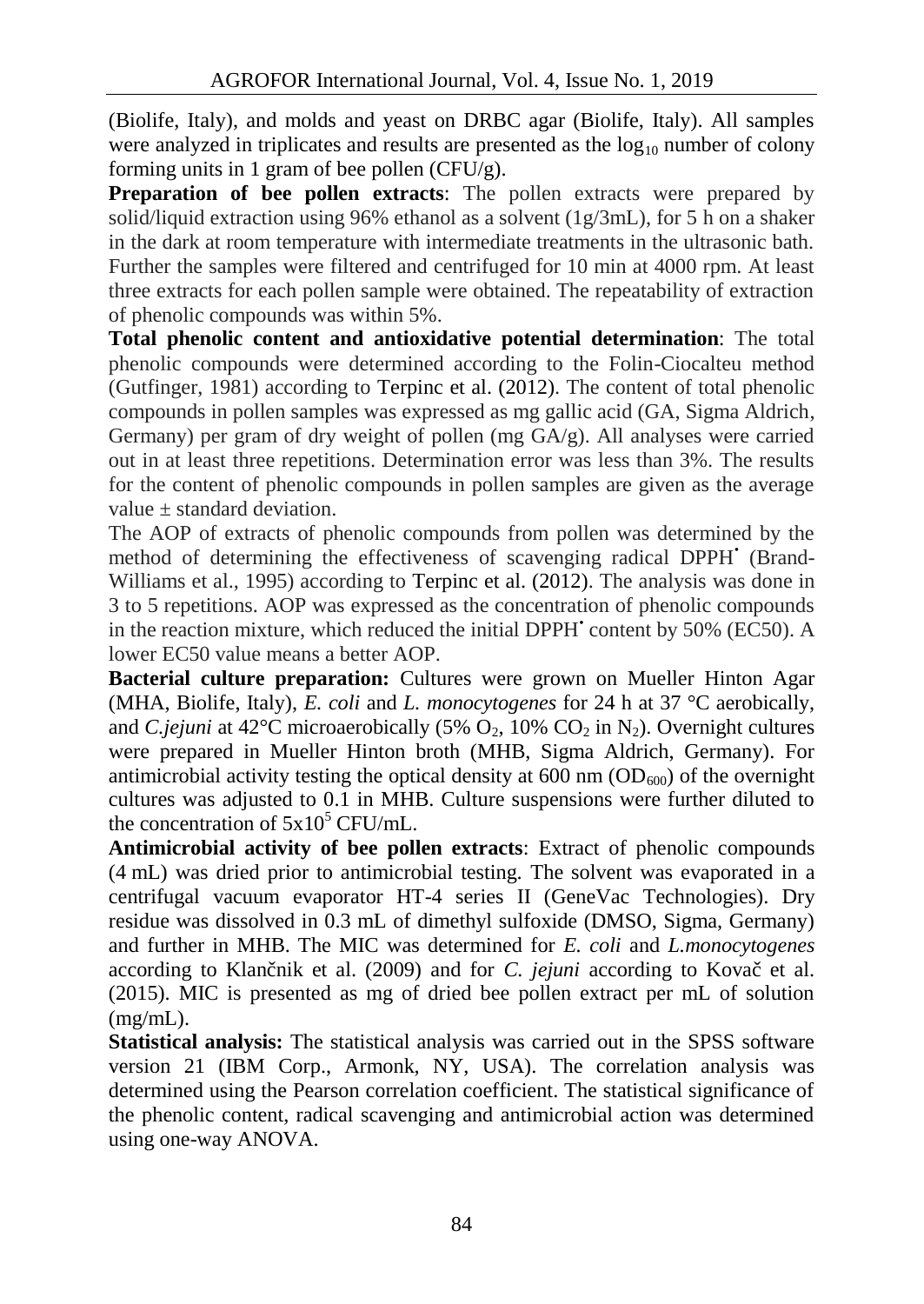### **RESULTS AND DISCUSSION**

### **Microbiological quality of bee pollen**

Bee pollen is an animal product, gathered by bees and therefore exposed to conditions that enable a high microbial contamination. Although the composition of bee pollen is defined by the origin and mixture of plants pollinated by bees and can thus be very variable, this was not reflected in the microbiological variability of samples. The total aerobic count and the number of coliform bacteria were similar in all samples. In general, the microbiological load of samples from different geographical regions (Fig. 1) was similar. Only the Obalnokraška region stands out with the lowest average number of molds  $\ll 1 \log_{10}$ CFU/g) and the highest average number of yeast (7.59  $log_{10}CFU/g$ ).



Figure 1. Total aerobic count, yeasts, molds, and coliforms in samples of fresh Slovenian bee pollen from 7 geographical regions, presented as the average  $log_{10}$ CFU/mL  $\pm$  standard deviation of all samples from one region. Samples with a value of  $\langle 1 \log_{10} CFU/g \rangle$  are presented as 1 log<sub>10</sub>CFU/g in the graph without standard deviations.

The high microbial contamination of the fresh bee pollen samples in this study is similar to the samples observed by Mauriello et al. (2017) and Beev et al. (2018). Beev et al.  $(2018)$  reported water activity of fresh bee pollen of 0.7 and more, which enables the proliferation of yeast and molds. Bee pollen can thus be a subject of spoilage by these microorganisms or a vector for pathogenic fungi. Although this and lower water activity would not enable most pathogenic bacteria to proliferate, it can be a vector for the transfer of pathogenic bacteria (Sancho- Madriz, 2003; Beuchat et al., 2013). Coliform bacteria are usually considered an indication of fecal contamination and unsanitary conditions in food production, but it is also a diverse group of microorganisms that can be found in the natural environment (Martin et al., 2016). In a fresh food product such as bee pollen the presence of coliforms should be interpreted carefully as it cannot be considered as proof of either the presence of fecal pathogens or unsanitary conditions.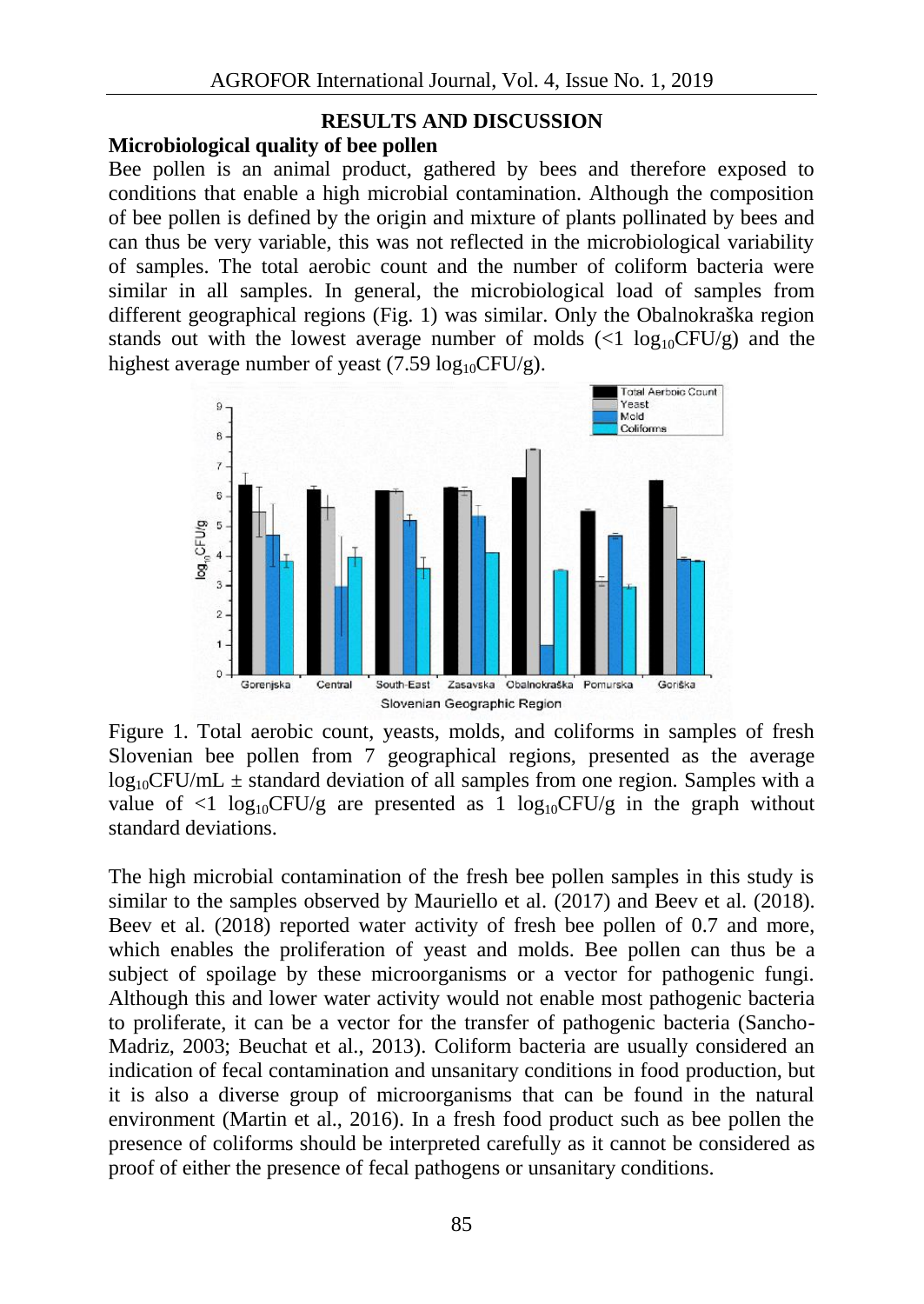### **Phenolic content and antioxidative potential of bee pollen extracts**

Results show that among samples there are notable differences  $(p<0.05)$  in the content of phenolic compounds (Table 2, Fig. S1). The content of phenolic compounds in investigated bee pollen ranged from 6.5 to 13.1 mg  $GA/g$  (Fig. S1). The highest phenolic content was observed in samples C2 (Central region 2) and P (Pomurska region), which were significantly higher compared to other samples  $(p<0.05)$ . The lowest phenolic content was observed in the sample C5 (Central region 5). No correlation was found between the phenolic content and the location of bee pollen collection, although more sampling is needed for the confirmation of this observation. The content of total phenolic compounds in the investigated pollen of Slovenian origin coincides with the literature values for pollen originating from Brazil as reported by Carpes et al., (2007) of 7 mg GA/g in extract obtained by 90% ethanol. Our results are also in accordance with the values for the Portuguese bee pollen with total phenolic content ranging from 13 to 20 mg GA/g as reported by Feas et al. (2012) and with results of Morais et al. (2011) who obtained values from 10 to 17 mg  $GA/g$ . On the other side Pascoal et al. (2014) who prepared their extracts with methanol determined somewhat higher total phenolic content in bee pollen from Spain ranging from 18 to 29 mg GA/g. The differences can be explained by different solvents used for phenolic compounds extraction from bee pollen.

Table 2. Average, median, minimum and maximum content of total phenolic compounds expressed as mg gallic acid per gram of dry matter of pollen (mg GA/g) and antioxidative potential expressed as the concentration of phenolic compounds in the reaction mixture which reduced the initial DPPH<sup>•</sup> content by 50% (EC50) for 14 samples.

|                | Content of total phenolic<br>compounds<br>$(mg \text{ GA/g})$ | EC50<br>$(mg \text{ GA/L})$ |
|----------------|---------------------------------------------------------------|-----------------------------|
| Average        | 9.9                                                           | 10.7                        |
| Median         | 9.8                                                           | 10.6                        |
| Min            | 6.5                                                           | 2.4                         |
| Max            | 13.1                                                          | 22                          |
| No. of samples | 14                                                            | 14                          |

The obtained results show that all investigated bee pollen extracts expressed the DPPH<sup>•</sup> radical scavenging activity. However, the EC50 values considerably deviate between 14 analyzed samples (Fig. S2). The Pomurska region sample (P) expressed the highest AOP ( $EC50 = 2.4$  mg GA/L;  $p < 0.05$ ) while the AOP of the Zasavska region sample was the poorest ( $EC50 = 22$  mg  $GA/L$ ) and differed significantly from all other samples  $(p<0.05)$ . Campos et al. (2003) in their investigation determined appreciably lower AOP with EC50 ranging from 40 to 330 mg/L. The values for AOP of phenolic compounds in the investigated pollen samples of Slovenian origin are in accordance with the values of AOP, which were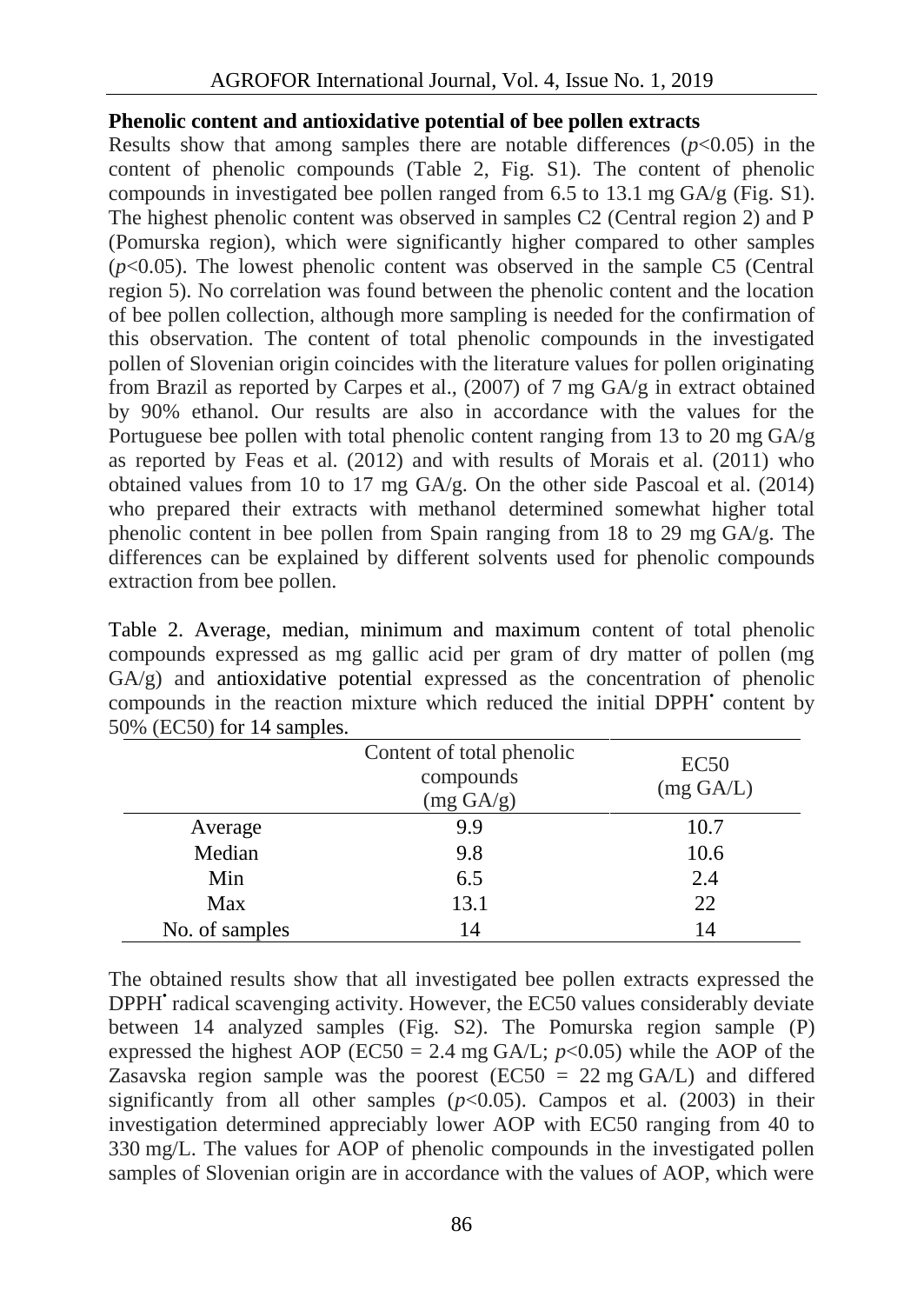determined in our previous research for phenolic compounds from propolis (Mavri et al., 2012), oil seeds (Terpinc et al., 2012), rosemary (Klan nik et al., 2009) and the EC50 value for the synthetic antioxidant BHT.

## **Antimicrobial activity of bee pollen extracts**

The antimicrobial activity of bee pollen extracts was tested on two gram negative bacteria, *E. coli* and *C. jejuni*, and one gram positive bacterium, *L. monocytogenes*. The extracts showed no antimicrobial activity against *L. monocytogenes*. The antimicrobial activity of most samples (Table S2) was substantial against *E. coli* and *C. jejuni*. Samples G1 (Gorenjska region 1), C2 (Central region 2), P (Pomurska region), and GO (Goriška region) showed a better antimicrobial activity against *E. coli,* compared to other samples (*p*<0.01). Samples P and C2 also showed the highest antimicrobial activity against *C. jejuni* compared to other samples ( $p<0.01$ ). A significantly higher antimicrobial activity ( $p<0.01$ ) against *C*. *jejuni* was observed also in samples C1 (Central region 1) and SE1 (South-East region 1).

Table 3. Average, median, minimum and maximum antimicrobial activity of bee pollen extracts presented as the MIC in mg of dry extract/ mL, tested on *E. coli, C. jejuni* and *L. monocytogenes* from 14 samples.

| J J            | $\circ$ | Minimal inhibitory concentration (MIC) in mg/mL |                          |  |
|----------------|---------|-------------------------------------------------|--------------------------|--|
|                | E. coli | C. jejuni                                       | L. monocytogenes         |  |
| Average        | 2.68    | 9.93                                            | >6.25                    |  |
| Median         | 3.13    | 12.50                                           |                          |  |
| Min            | 1.56    | 0.78                                            |                          |  |
| Max            | 3.13    | 12.50                                           | $\overline{\phantom{0}}$ |  |
| No. of samples | 14      | 14                                              | 14                       |  |

The antimicrobial activity of the bee pollen extracts against *E. coli* and *C. jejuni* showed a significant correlation to the total phenolic content of the extracts. When the total phenolic content was higher, the MIC was lower for *E. coli* ( $r = -0.634$ ,  $p=0.015$ ) and *C. jejuni* ( $r=-0.537$ ,  $p=0.048$ ). Extracts from bee products such as honey, propolis and bee pollen with high polyphenolic content have shown good antimicrobial activity against *Staphylococcus aureus*, *Pseudomonas aeruginosa*, *E. coli* and other organisms (Grange and Davey, 1990; Estevinho et al., 2008; Mavri et al., 2012). The topic of antimicrobial activity of bee pollen is not widely researched, and the information available reports antimicrobial activity with the agar diffusion method rather than the microdilution method, making the comparison of results a challenge. Fatrcová-Šramková et al., (2016) and Morais et al. (2011) reported an antimicrobial activity against *E. coli* comparable to ours, but a better activity against Gram positive bacteria than Gram negative, although our results show the opposite.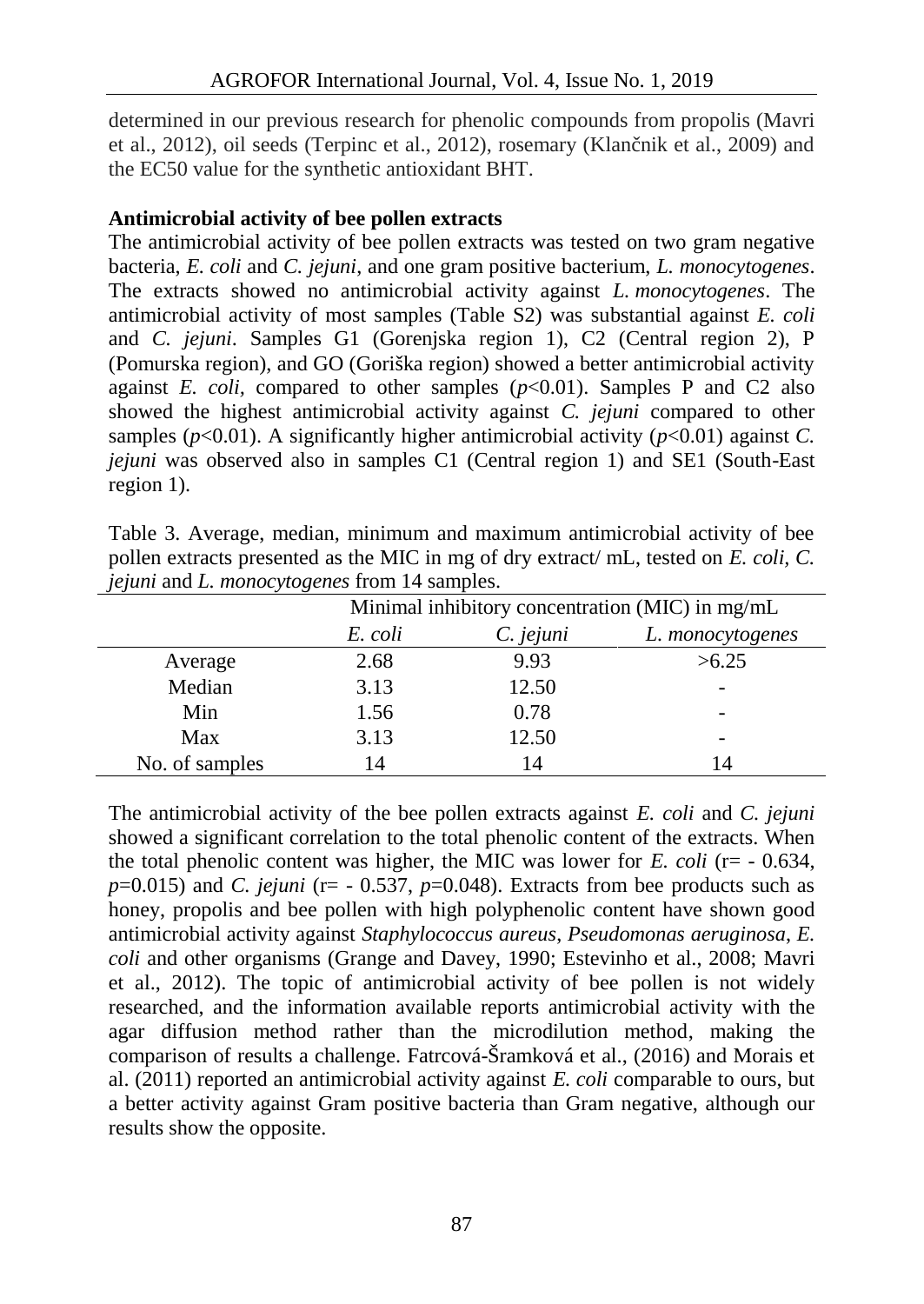## **SUPPLEMENTARY INFORMATION**

Table S1. Microbiological contamination of fresh Slovenian bee pollen from 7 statistical regions presented with the  $log_{10}$ CFU/g average  $\pm$  standard deviation of total aerobic count, yeast, mold, and coliforms.

|                                                |              | Average total count in $log_{10}CFU/g \pm$ standard deviation |                                                    |                 |                      |
|------------------------------------------------|--------------|---------------------------------------------------------------|----------------------------------------------------|-----------------|----------------------|
| Sample<br>Statistical<br>designation<br>region |              | Total<br>Aerobic<br>Count                                     | Yeast                                              | Mold            | Coliform<br>bacteria |
| G <sub>1</sub>                                 | Gorenjska    |                                                               | $6.65 \pm 0.03$ $5.98 \pm 0.02$                    | $5.50 \pm 0.20$ | $3.52 \pm 0.12$      |
| G2                                             | Gorenjska    |                                                               | $6.70 \pm 0.00$ $4.30 \pm 0.10$                    | $3.22 \pm 0.22$ | $3.95 \pm 0.01$      |
| G <sub>3</sub>                                 | Gorenjska    |                                                               | $5.80 \pm 0.02$ $6.18 \pm 0.10$                    | $5.39 \pm 0.39$ | $4.01 \pm 0.01$      |
| C <sub>1</sub>                                 | Central      |                                                               | $6.03 \pm 0.03$ $6.17 \pm 0.06$                    | $5.15 \pm 0.15$ | $3.63 \pm 0.05$      |
| C <sub>2</sub>                                 | Central      |                                                               | $6.33 \pm 0.02$ $5.46 \pm 0.02$                    | $3.80 \pm 0.20$ | $4.07 \pm 0.05$      |
| C <sub>3</sub>                                 | Central      |                                                               | $6.12 \pm 0.48$ $4.92 \pm 0.02$                    | $3.94 \pm 0.10$ | $4.52 \pm 0.02$      |
| C <sub>4</sub>                                 | Central      |                                                               | $6.28 \pm 0.02$ $5.84 \pm 0.06$ $< 1.00 \pm$ $-$ * |                 | $3.62 \pm 0.15$      |
| C <sub>5</sub>                                 | Central      |                                                               | $6.38 \pm 0.01$ $5.77 \pm 0.07$                    | $<1.00 \pm -$ * | $3.97 \pm 0.01$      |
| SE <sub>1</sub>                                | South-East   |                                                               | $6.21 \pm 0.06$ $6.10 \pm 0.02$                    | $5.39 \pm 0.09$ | $3.95 \pm 0.09$      |
| SE <sub>2</sub>                                | South-East   |                                                               | $6.18 \pm 0.02$ $6.26 \pm 0.02$                    | $5.00 \pm 0.30$ | $3.23 \pm 0.03$      |
| Z                                              | Zasavska     |                                                               | $6.31 \pm 0.03$ $6.18 \pm 0.14$                    | $5.35 \pm 0.35$ | $4.11 \pm 0.01$      |
| OK                                             | Obalnokraška |                                                               | $6.65 \pm 0.06$ $7.59 \pm 0.02$                    | $< 1.00 \pm -$  | $3.52 \pm 0.04$      |
| P                                              | Pomurska     |                                                               | $5.51 \pm 0.01$ $3.15 \pm 0.15$                    | $4.68 \pm 0.09$ | $2.97 \pm 0.07$      |
| GO                                             | Goriška      |                                                               | $6.55 \pm 0.04$ $5.64 \pm 0.04$                    | $3.90 \pm 0.05$ | $3.83 \pm 0.02$      |
| -                                              | All          |                                                               | $6.26 \pm 0.32$ $5.68 \pm 1.00$                    | $3.88 \pm 1.65$ | $3.78 \pm 0.38$      |

\*No standard deviation is presented as all tested samples had less than 1 log10CFU/g.

| Table S2. Antimicrobial activity of bee pollen extracts presented as mg of dry      |  |
|-------------------------------------------------------------------------------------|--|
| extract/ mL, tested on E. coli, C. jejuni and L. monocytogenes of 14 samples from 7 |  |
| geographical regions.                                                               |  |

| Sample         | Minimal inhibitory concentration (MIC) in mg/mL |           |                  |  |
|----------------|-------------------------------------------------|-----------|------------------|--|
| designation    | E. coli                                         | C. jejuni | L. monocytogenes |  |
| G1             | 1.56                                            | 12.50     | >6.25            |  |
| G <sub>2</sub> | 3.13                                            | 12.50     | >6.25            |  |
| G <sub>3</sub> | 3.13                                            | 12.50     | >6.25            |  |
| C <sub>1</sub> | 3.13                                            | 6.25      | >6.25            |  |
| C <sub>2</sub> | 1.56                                            | 0.78      | >6.25            |  |
| C <sub>3</sub> | 3.13                                            | 12.50     | >6.25            |  |
| C <sub>4</sub> | 3.13                                            | 12.50     | >6.25            |  |
| C5             | 3.13                                            | 12.50     | >6.25            |  |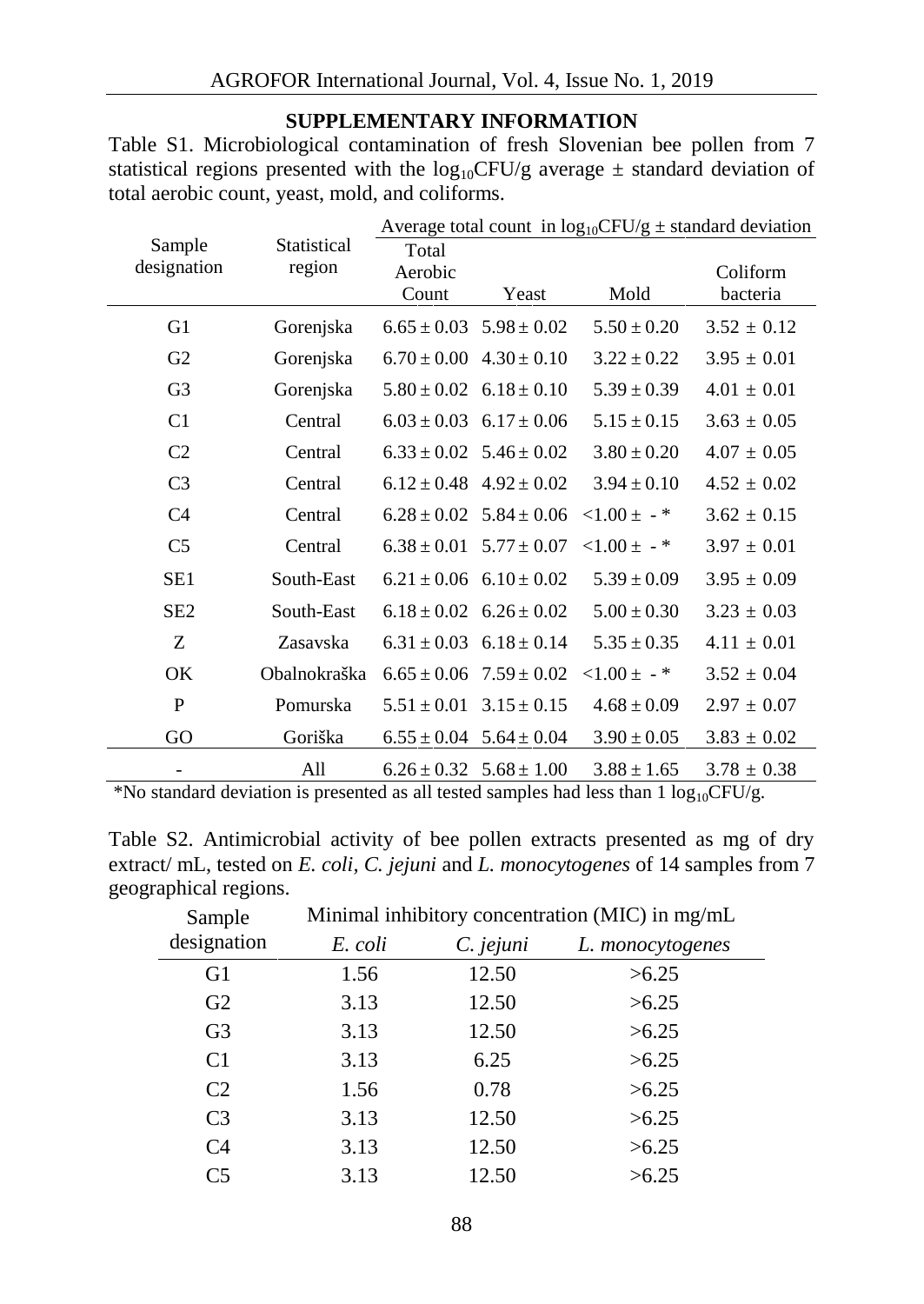| AGROFOR International Journal, Vol. 4, Issue No. 1, 2019 |      |       |       |  |
|----------------------------------------------------------|------|-------|-------|--|
| SE1                                                      | 3.13 | 6.25  | >6.25 |  |
| SE <sub>2</sub>                                          | 3.13 | 12.50 | >6.25 |  |
| Z.                                                       | 3.13 | 12.50 | >6.25 |  |
| OK.                                                      | 3.13 | 12.50 | >6.25 |  |
| P                                                        | 1.56 | 0.78  | >6.25 |  |
| ( )r̃ )                                                  | 1.56 | 12.50 | >6.25 |  |



Figure S1. The content of total phenolic compounds in Slovenian bee pollen expressed as mg gallic acid per gram of dry matter of pollen (mg GA/g).



Figure S2. The antioxidative potential of Slovenian bee pollen expressed as the concentration of phenolic compounds in the reaction mixture which reduced the initial DPPH<sup>•</sup> content by 50% (EC50).

#### **CONCLUSION**

The high microbiological burden of fresh bee pollen raises concerns about the suitability of bee pollen as a fresh product. It highlights the need for improvement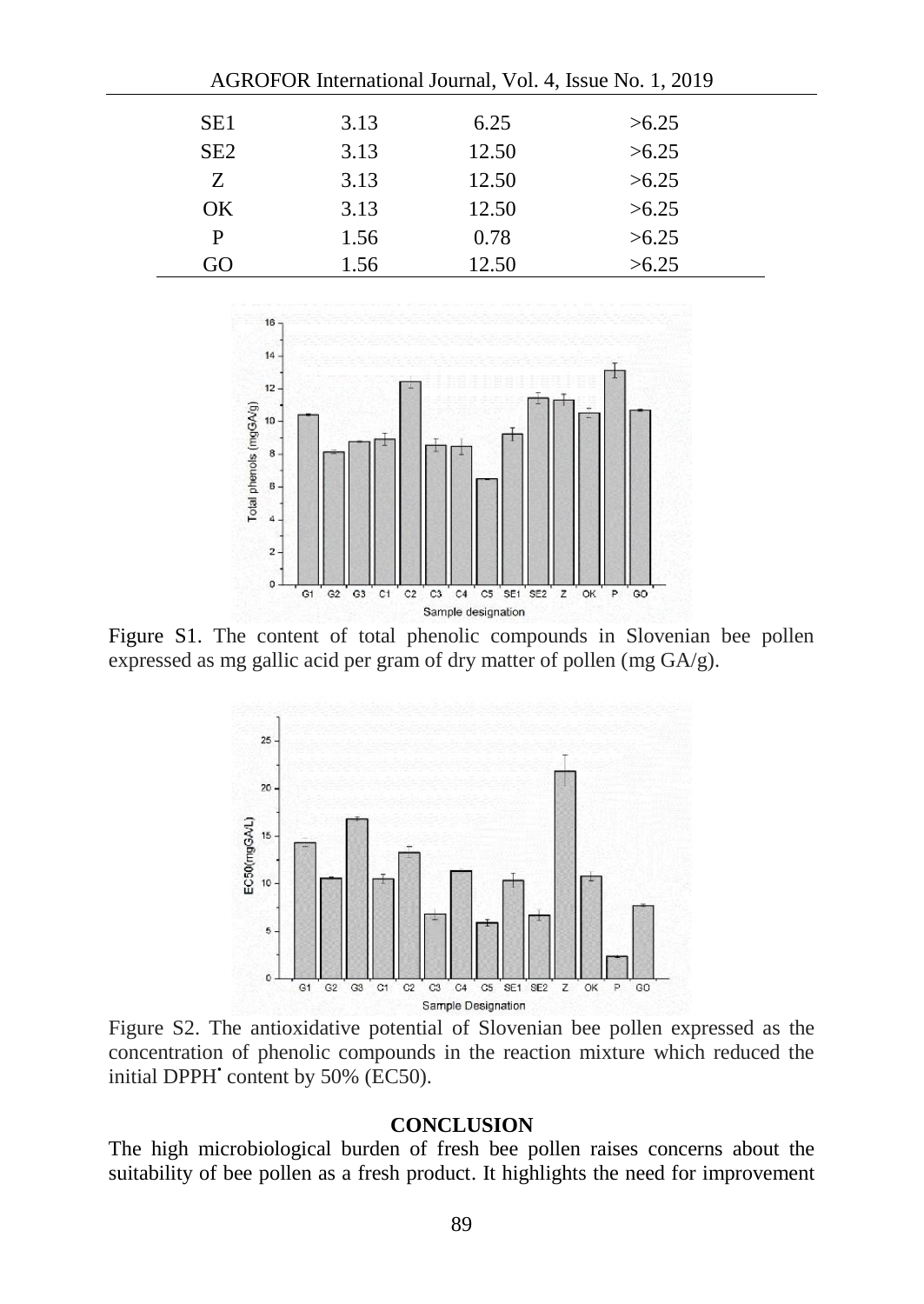of bee pollen production and demands, alongside with a good manufacturing practice, additional steps to decrease the contamination. Despite the challenges in bee pollen production it has great potential as a nutritional supplement with an anti oxidative effect and a high polyphenolic content that translates into good antimicrobial effect against enteric pathogenic bacteria, although this effect may vary between samples collected from different regions. These bioactivities together with a nutritional benefit make bee pollen a valuable product.

### **ACKNOWLEDGEMENTS**

This study was supported by the Ministry of Agriculture, Forestry and Food of the Republic Slovenia and the Slovenian Research Agency ARRS program P4-0116. The authors would like to thank Emil Zlati and Doris Kokalj at the Biotechnical Faculty, University of Ljubljana, for the dried sample preparation, students Klara Cerk and Tinka Rešek for technical support, and prof. dr. Jasna Bertoncelj, dr. Mojca Korošec, Andreja Kandolf B., Nataša Klemen i Štrukelj for being a part of this study.

#### **REFERENCES**

- Almeida-Muradian, L.B., Pamplona, L.C., Coimbra, S., Barth, O.M. (2005). Chemical composition and botanical evaluation of dried bee pollen pellets. Journal of Food Composition and Analysis, 18, 105–111.
- Beev, G., Stratev, D., Vashin, I., Pavlov, D., Dinkov, D. (2018). Quality assessment of bee pollen: a cross sectional survey in Bulgaria. Journal of Food Quality and Hazards Control, 5, 11–16.
- Beuchat, L.R., Komitopoulou, E., Beckers, H., Betts, R.P., Bourdichon, F., Fanning, S., Joosten, H.M., Ter Kuile, B.H. (2013). Low-water activity foods: increased concern as vehicles of foodborne pathogens. Journal of Food Protection, 76, 150–172.
- Bogdanov, S. (2012). Collection, Harvest, Composition and Quality [WWW Document]. http://www.bee-hexagon.net/pollen/collection-harvest-composition quality/ (Accessed 6.26.18).
- Brand-Williams, W., Cuvelier, M.E., Berset, C. (1995). Use of a free radical method to evaluate antioxidant activity. LWT - Food Science and Technology 28, 25–30.
- Campos, M.G., Webby, R.F., Markham, K.R., Mitchell, K.A., Da Cunha, A.P. (2003). Age-induced diminution of free radical scavenging capacity in bee pollens and the contribution of constituent flavonoids. Journal of Agricultural and Food Chemistry, 51, 742–745.
- Campos, M.G.R., Bogdanov, S., Almeida-Muradian, L.B. de, Szczesna, T., Mancebo, Y., Frigerio, C., Ferreira, F. (2008). Pollen composition and standardisation of analytical methods. Journal of Apicultural Research 47, 154– 161.
- Campos, M.G.R., Frigerio, C., Lopes, J., Bogdanov, S. (2010). What is the future of bee-pollen?. Journal of Apiproduct and Apimedical Science, 2, 131–144.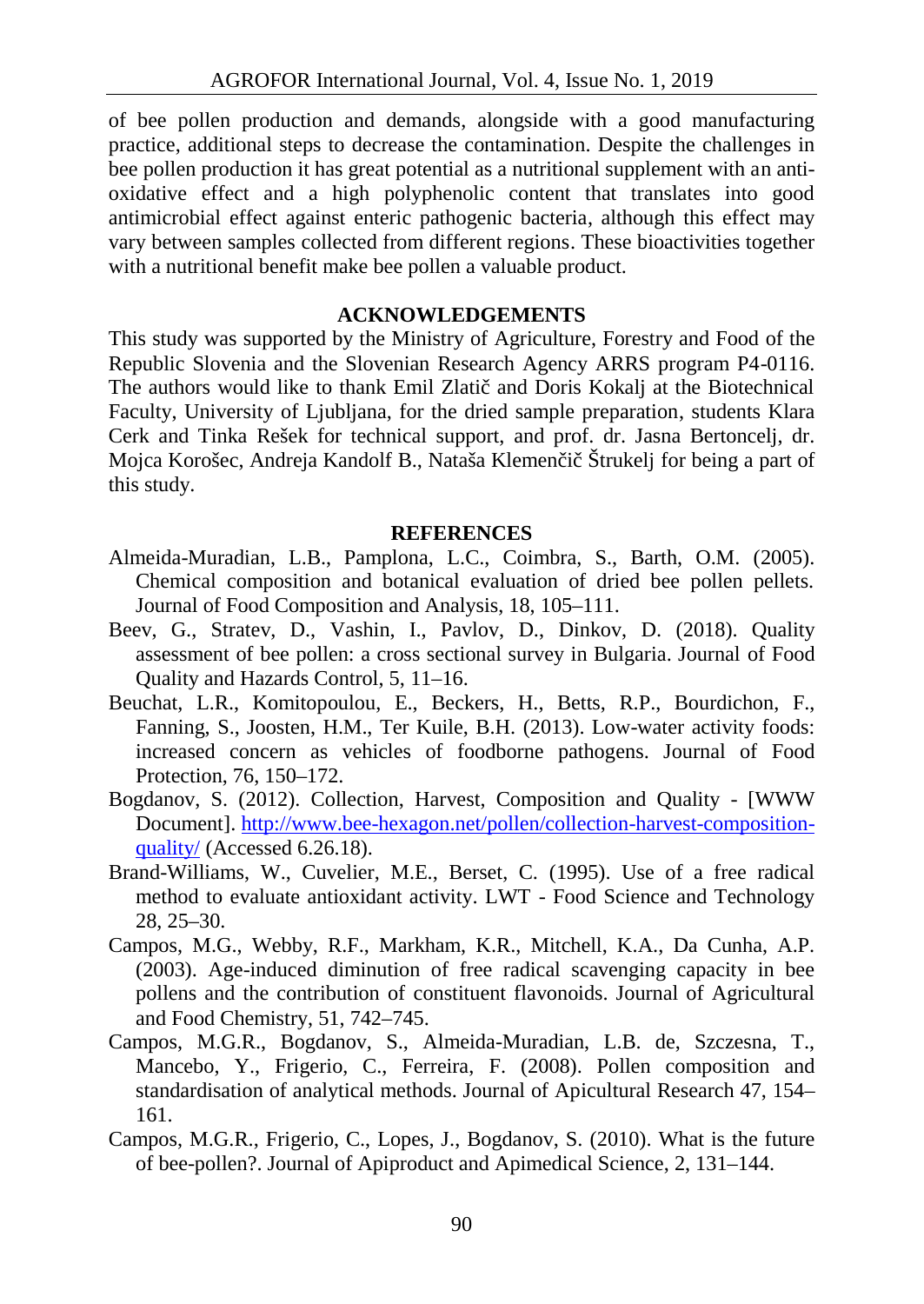- Carpes, S.T., Begnini, R., Alencar, S.M. de, Masson, M.L. (2007). Study of preparations of bee pollen extracts, antioxidant and antibacterial activity. Ciência e Agrotecnologia, 31, 1818–1825.
- Deveza, M.V., Keller, K.M., Lorenzon, M.C.A., Nunes, L.M.T., Sales, É.O., Barth, O.M. (2015). Mycotoxicological and palynological profiles of commercial brands of dried bee pollen. Brazilian Journal of Microbiology, 46, 1171–1176.
- Estevinho, L., Pereira, A.P., Moreira, L., Dias, L.G., Pereira, E. (2008). Antioxidant and antimicrobial effects of phenolic compounds extracts of Northeast Portugal honey. Food and Chemical Toxicology, 46, 3774–3779.
- Fatrcová-Šramková, K., Nôžková, J., Máriássyová, M., Ka ániová, M. (2016). Biologically active antimicrobial and antioxidant substances in the *Helianthus annuus* L. bee pollen. Journal of Environmental Science and Health, Part B, 51, 176–181.
- Feás, X., Vázquez-Tato, M.P., Estevinho, L., Seijas, J.A., Iglesias, A. (2012). Organic bee pollen: botanical origin, nutritional value, bioactive compounds, antioxidant activity and microbiological quality. Molecules, 17, 8359–8377.
- Gómez-Caravaca, A.M., Gómez-Romero, M., Arráez-Román, D., Segura- Carretero, A., Fernández-Gutiérrez, A. (2006). Advances in the analysis of phenolic compounds in products derived from bees. Journal of Pharmaceutical and Biomedical Analysis, 41, 1220–1234.
- Grange, J.M., Davey, R.W. (1990). Antibacterial properties of propolis (bee glue). Journal of the Royal Society of Medicine, 83, 159–160.
- Gutfinger, T. (1981). Polyphenols in olive oils. Journal of American Oil Chemists' Society, 58, 966–968.
- International standard. (1999). ISO 6887-1:1999, Microbiology of the food chain — Preparation of test samples, initial suspension and decimal dilutions for microbiological examination. International Organization for Standardization, Geneve, p. 5.
- Kieliszek, M., Piwowarek, K., Kot, A.M., Bła ejak, S., Chlebowska- migiel, A., Wolska, I. (2018). Pollen and bee bread as new health-oriented products: A review. Trends in Food Science & Technology, 71, 170–180.
- Klancnik, A., Guzej, B., Kolar, M.H., Abramovic, H., Mozina, S.S. (2009). In vitro antimicrobial and antioxidant activity of commercial rosemary extract formulations. Journal of Food Protection, 72, 1744–1752.
- Kova, J., Šimunovi, K., Wu, Z., Klan nik, A., Bucar, F., Zhang, Q., Možina, S.S. (2015). Antibiotic resistance modulation and modes of action of (-)- -pinene in *Campylobacter jejuni*. PLoS ONE 10, e0122871.
- Lilek, N., Pereyra Gonzales, A., Boži, J., Kandolf Borovšak, A., Bertoncelj, J. (2015). Chemical composition and content of free tryptophan in Slovenian bee pollen. Journal of Food and Nutrition Research, 54(4), 323-333.
- Martin, N.H., Trm i, A., Hsieh, T.-H., Boor, K.J., Wiedmann, M. (2016). The evolving role of coliforms as indicators of unhygienic processing conditions in dairy foods. Frontiers in Microbiology, 7, 1549